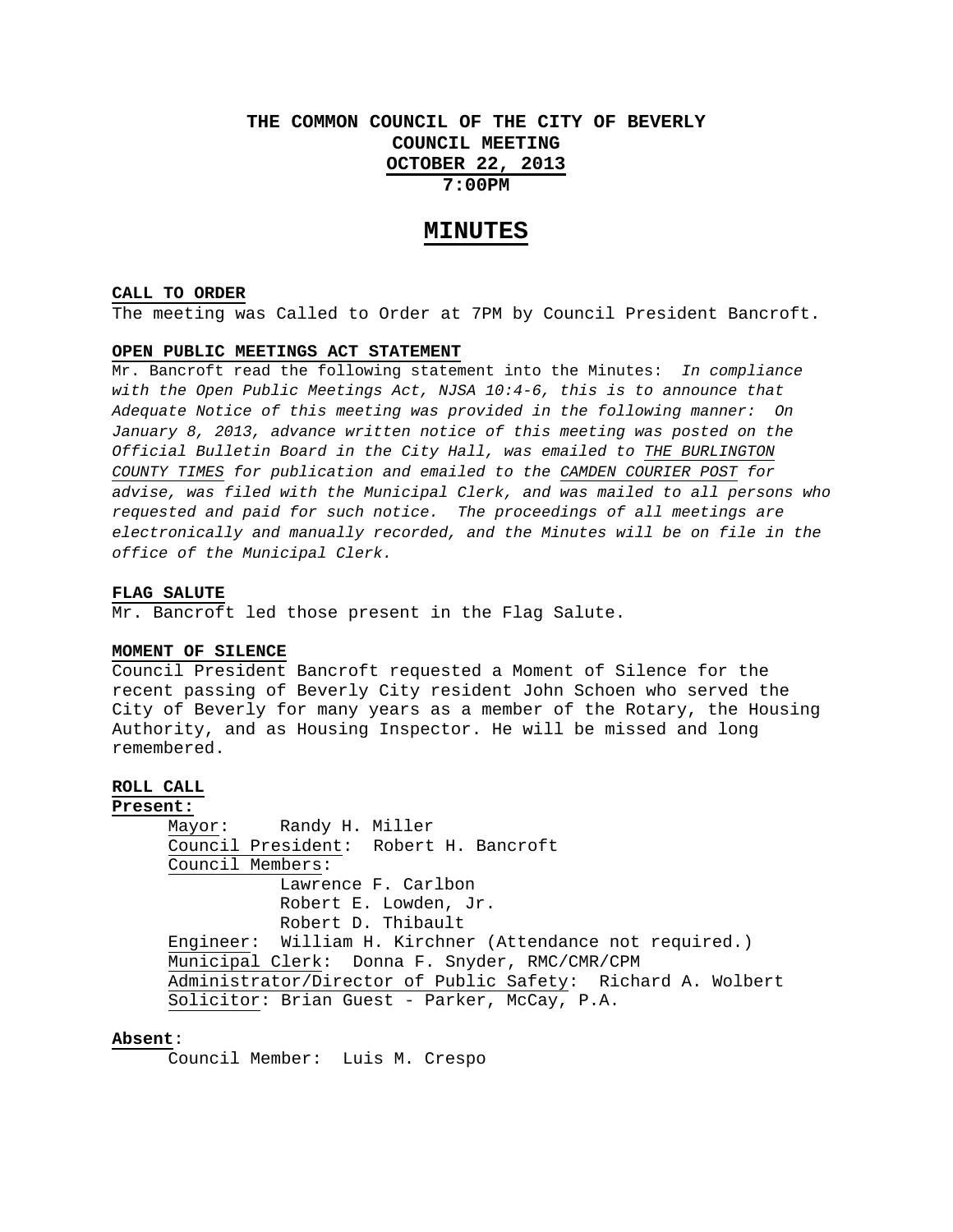## **MINUTES**

The Regular Session Council Minutes from 10/8/13 (no Executive Session was held) were Approved with a Motion by Thibault; Second by Lowden. Roll Call Vote – All Ayes, except Carlbon-Recuse; Lowden-Abstain. Motion Carried.

## **RESOLUTIONS**

## **RESOLUTION 2013-162**

A Resolution approving Change Order Number 2 and Pay Estimate Number 2 to **Curb-Con, Inc**. for the Northwest Roads Improvement Project, Phase I. The Change Order represents a net increase of \$19,355.52 from the original contract amount of \$119,715.00 for an adjusted contract price of \$139,070.52. This is an increase of 16% from the original contact amount. The increase includes the addition of the stone pad at the end of Wheatley Avenue and as-built quantities of the various pay items. The invoice is in the amount of \$139,070.52 less a previous payment of \$101,114.05 and less 2% retainage of \$2,781.41 which leaves a balance of **\$35,175.06** owed to said Contractor at this time, based on Certification of Funds by the Beverly City CFO. Motion to Approve by Thibault; Second by Lowden. Roll Call Vote – All Ayes. Motion Carried.

#### **RESOLUTION 2013-163**

A Resolution approving refund of overpayment of taxes in the amount of \$449.93 on Block 1280/Lot 7 to Dovenmuehle Mortgage, Inc., based on Certification of Funds by the Beverly City CFO. Motion to Approve by Thibault; Second by Carlbon. Roll Call Vote – All Ayes. Motion Carried.

#### **OLD BUSINESS**

The Administrator advised that he is working with the Solicitor relative to staying on schedule with the Comcast Franchise Renewal process.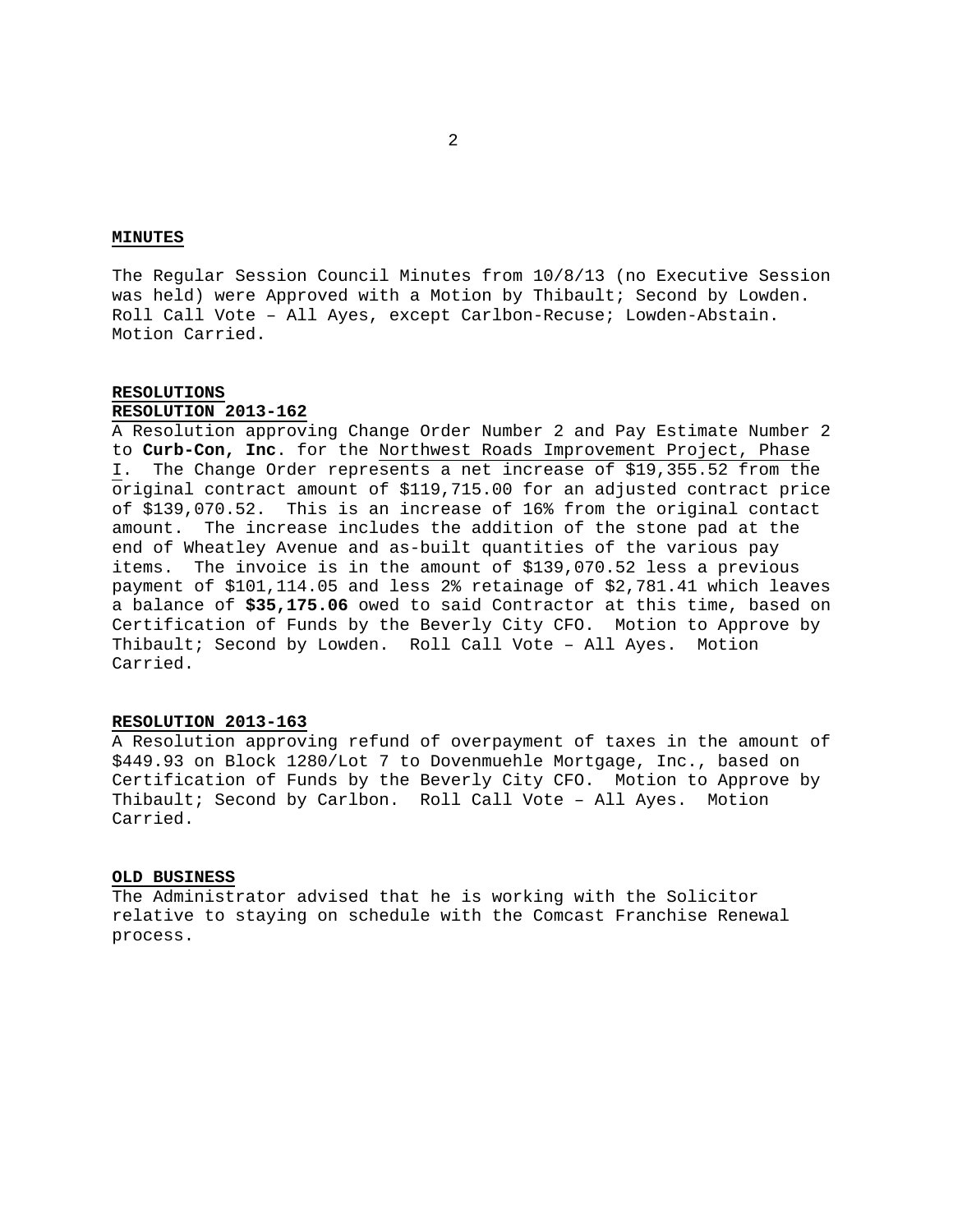### **NEW BUSINESS**

~ Planning Board of Adjustment Secretary – Position Replacement The Administrator reminded Council that Dottie Jones had resigned from the position as Planning Board Secretary this past June, and that we're trying to work with the Board to find a replacement to take over the responsibilities of the job. He also stated that he has reached out to our Engineering firm, ERI, regarding their handling of the Completion Review for a flat fee. This would lighten the load on the Secretarial end. A Job Description has been done, at \$100 per meeting. Discussion was had re increasing pay for this position in order to attract a qualified applicant. Council was also reminded that the Master Plan review is in progress. Additionally, we must consider that the City is under the confines of State Transitional Aid. The Clerk will check with other towns relative to any interest as well as rates of pay and review same with the Administrator to hopefully have input for Council's November 13, 2013 meeting.

~ **BURLCOJIF**: Elected Official's Liability Seminar – Wednesday, March 12, 2014, Charlie's Other Brother, Eastampton; Registration 5:30P/Dinner 6P

Council was reminded to review their handout and mark their calendars for the March 12, 2014 Elected Officials Liability Seminar through the JIF which affords the opportunity for each Council Member along with the Administrator to obtain \$250 credit towards the City's 2014 MEL Assessment.

> Managerial/Supervisory Training Seminar – Thursday, November 14, 2013, Nicolosi Caterers, West Deptford; 8:30A-11:30A or 12:30P-3:30P. -and- Thursday, January 23, 2014; Charlie's Other Brother, Eastampton; 8:30A-11:30A or 12:30P-3:30P.

Administrator Wolbert advised that he will attend the November 14, 2013 Training Seminar with Municipal Clerk Donna Snyder. Public Works Supervisor Dan Schoen will attend the January 23, 2014 session.

## **BILL LISTS**

Upon discussion, Motion to Approve the October 21, 2013 Bills List was made by Thibault; Second by Lowden. Roll Call Vote – All Ayes. Motion Carried.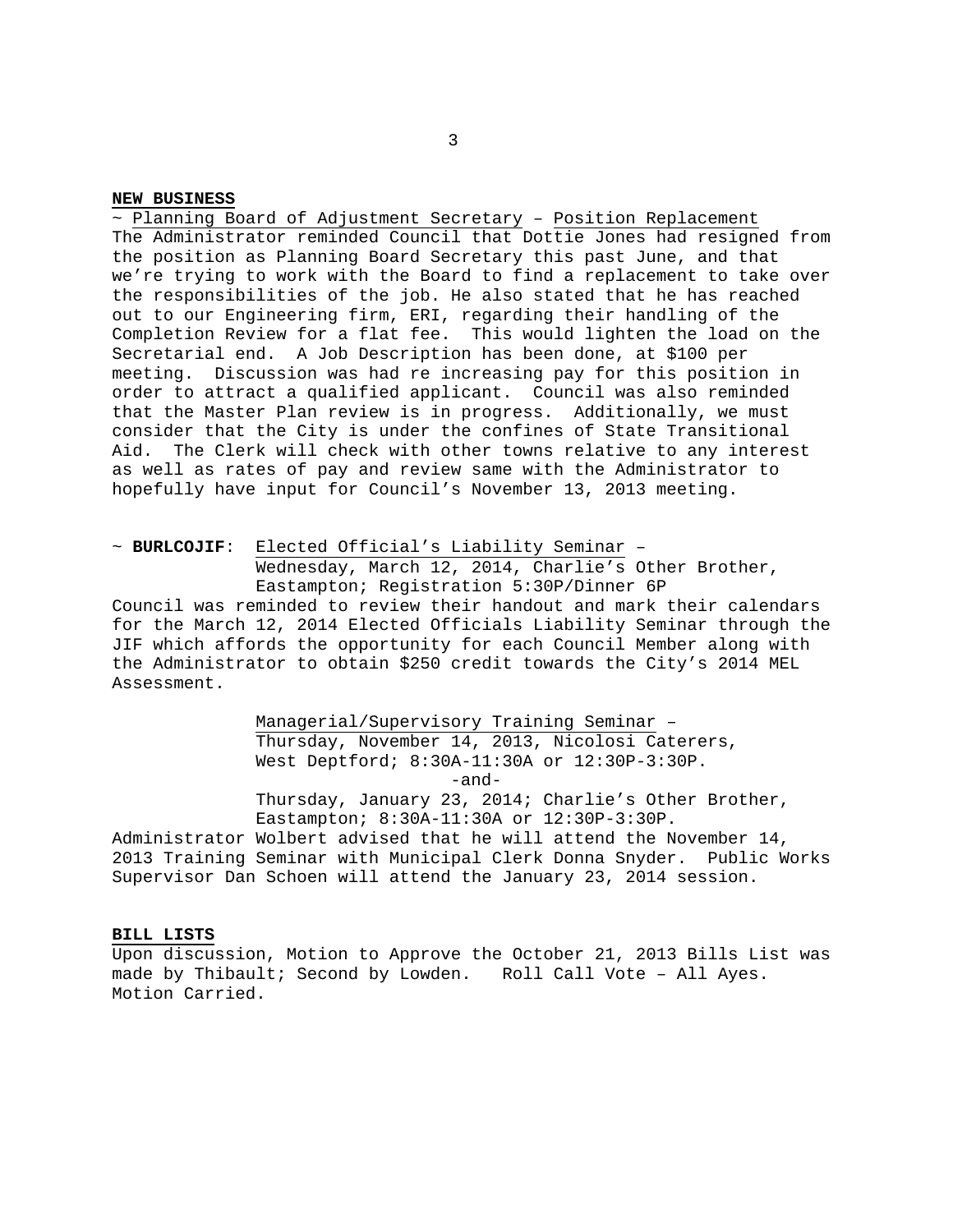### **CORRESPONDENCE**

*(Note that all Correspondence will be handled/filed by and in the Office of the Municipal Clerk.)* 

Mayor Miller read the following Correspondence to those present. ~ Burlington County Health Department:

Beverly City Recycle Center Checklist – In Compliance (10/11/13)

 $\sim$  BURLCOJIF - Retrospective Program Update was reviewed by the Administrator.

#### **COMMENTS/REPORTS**

Mayor – Nothing at this time.

Council

Mr. Thibault advised that Halloween flyers will be sent home through the school for the event on Saturday, October 26, 2013, from 6-8PM at eh Basketball Court. Set-up will take place at 3PM.

Mr. Carlbon advised that our Recycling Grant amounted to \$3,562. A special "thank you" goes out to Ryan Atkinson who put the City's Tonnage Report together.

The City's "Clean Communities" cleanup was a great success. Special "thanks" to Jackie Bryan, Loretta Kimber, and Georgine Sarros for their invaluable assistance, and to Ryan Atkinson for monitoring the dumpster and gathering all Electronics for drop-off to the Landfill for Tonnage credit for the City. Additionally, a Poster Contest was held at Beverly School which all the children enjoyed with winners being chosen from each grade.

Administrator/Public Safety Director

Mr. Wolbert advised that, relative to the Northwest Roads Project, the street sweeper would be out tomorrow to remove all debris/dirt on Nichols Avenue.

Regarding the Detwiler ponding issues, the pavement will be reheated and re-rolled to get the water to move along.

The old Public Works truck was sold. \$1,956 was received. To be resolved now is the issue that eighteen years ago the City received the wrong Title for the vehicle! Lucas Ford is working on this with the Ford Motor Company and we will be advised.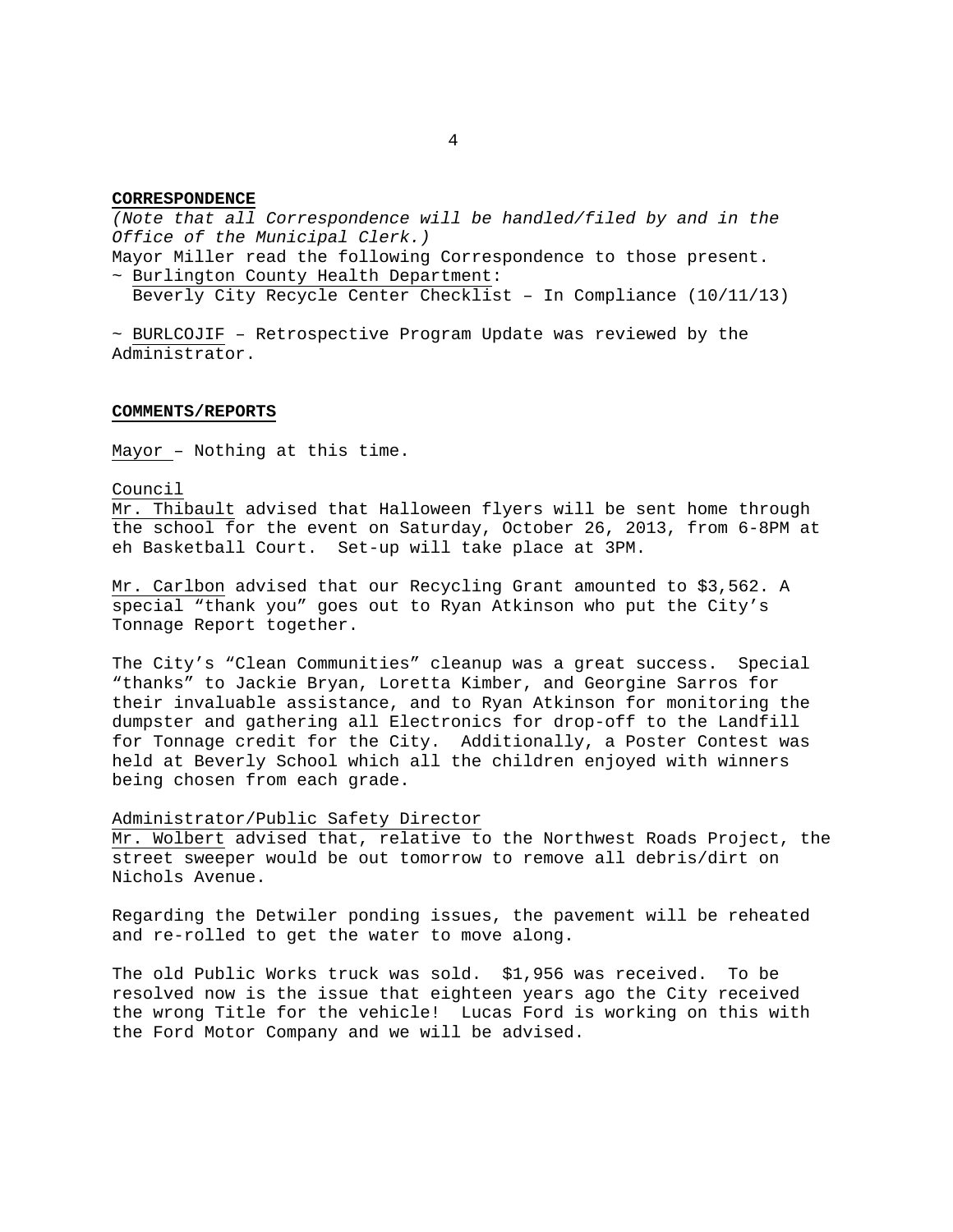Two new tires were purchased for the Public Works truck at \$215 each, plus \$25 each for Mount and Balance, and \$45 Service Fee.

On October 14 we had an armed robbery. Three officers responded and a suspect was arrested. During the search, one of the officers injured a shoulder and needs surgery due to a tear in the tendon. All went well, and once released to Light Duty he will be in the Police Office on desk duty. The officer thanks everyone for their well wishes.

The Tax Collector and Administrator's computers contracted viruses and Networks Plus was called in. We need an anti-virus package for the Server. We will obtain a quote on this package as well as a Firewall for next year's Budget.

The State Fiscal Monitor was in the office on October 10 regarding our Memorandum of Understanding (MOU). Suggestions were given to move things along. The Mayor was also in attendance.

We are working on our RFP's for 2014. We will require a package for Auditing services; our price will go up. The Annual Debt, Financial, and Budget Statements must be done by a different person.

A Master Plan meeting was held on October 9 with Ed Fox from the County in attendance. Assignments were given for the next meeting.

The City has several Tort Claims. We have completed one with a good resolve.

The BURLCOJIF Insurance Retrospective is a quarterly snapshot. No additional dollars are being charged to the City. Our claims lookback should go down for next year.

The City website has been updated. To be in compliance with our insurance coverage, we have added an Internet Posting Policy, as well as info re Links outside our website.

There have been some issues in the City's Rental Registration process that appear to have been lost in translation. Letters have gone out to the various landlords and an article has been placed in the Beverly Bee relative to this effort.

We are looking at costs for a Boiler Service Contract. Initial figures are \$350 annually, and we would have to purchase our fuel oil from them.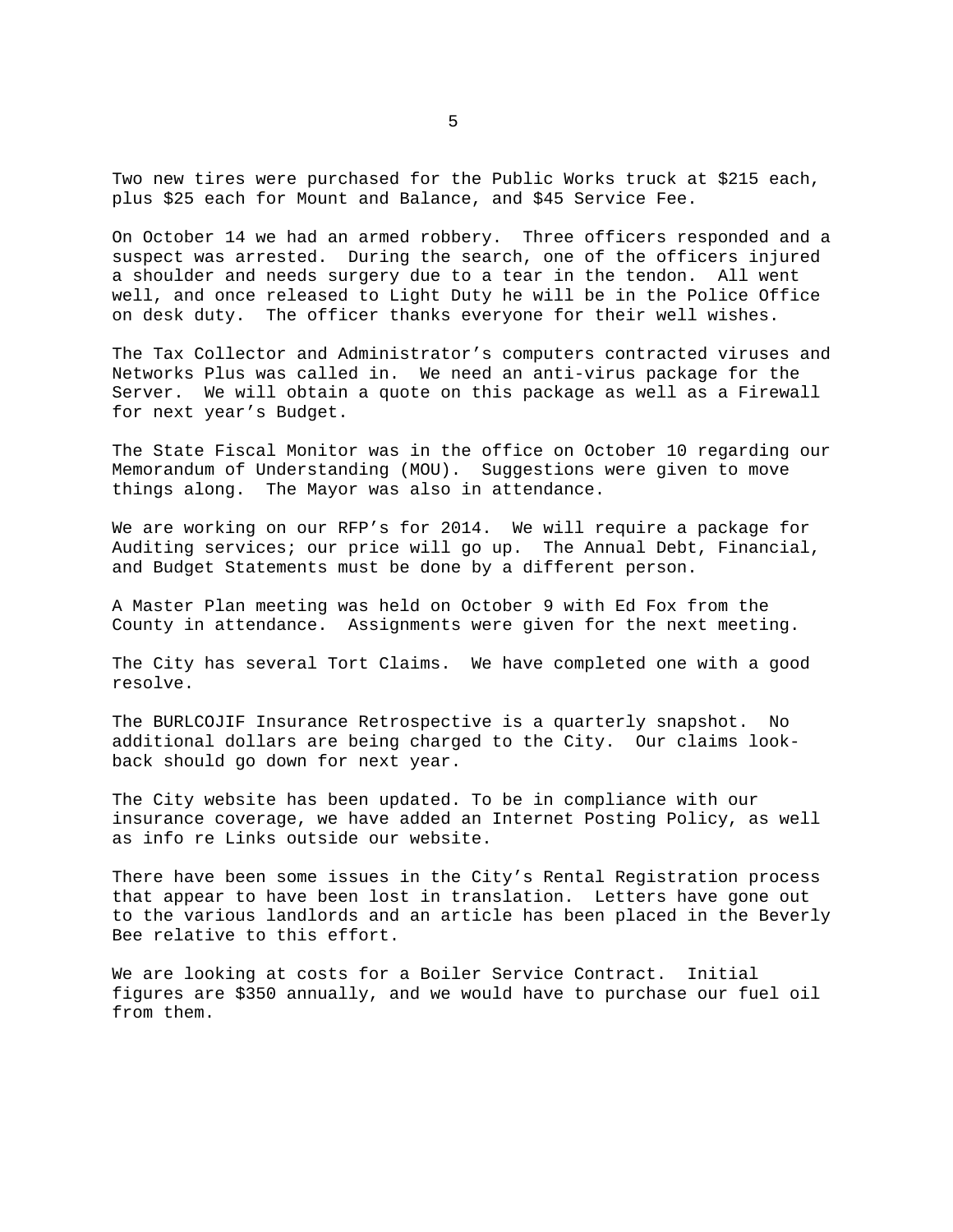We have received Service Contract info from Morpho in the amount of \$2,633.69 annually for the membership and updates, or \$350 per hour. We are now time and material until next year.

The Web Portal for viewing your taxes is up now. Within the next several weeks you will be able to pay online by Credit Card, Debit, or Check.

On Saturday, the trailer from behind City Hall was removed. Many thanks to Rick Knudson and Jeff Iaia, it was a true team effort.

City Hall has been having problems with their phone system. Our current company hasn't been handling the town's needs as well as we expected. We are switching to Line Systems, Inc. (LSI) to bring costs down.

Property Taxes have not been coming in as quickly as expected. Hopefully we should have word on our State Aid within the next two weeks.

Municipal Court is tomorrow at 8:30AM.

Professionals – Solicitor Guest had nothing at this time.

Clerk – Nothing at this time.

Court Administrator – September 2013 Report This report was reviewed by the Administrator with an explanation of disbursements.

## **PUBLIC COMMENT** – 7:40PM

*Please state you name and address clearly for the record.*  Public Comment was had by Ron Paice, Mary Ellen Knudson, Rick Knudson, and Mark Schwedes.

Topics covered included a personal statement of appreciation for a "thank you" received for Community Day assistance; explanation of the Housing Registration process; current Budget status relative to the hopeful upcoming receipt of State Transitional Aid; an explanation of the Master Plan Review process along with the Route 130 Corridor Plan, Designated Centers, and the good and bad associated with the Light Rail; City phone bills and current systems; additional clarification of the September 2013 Court Report and, relative to same, the typo indicating that the month of September has 31 days.